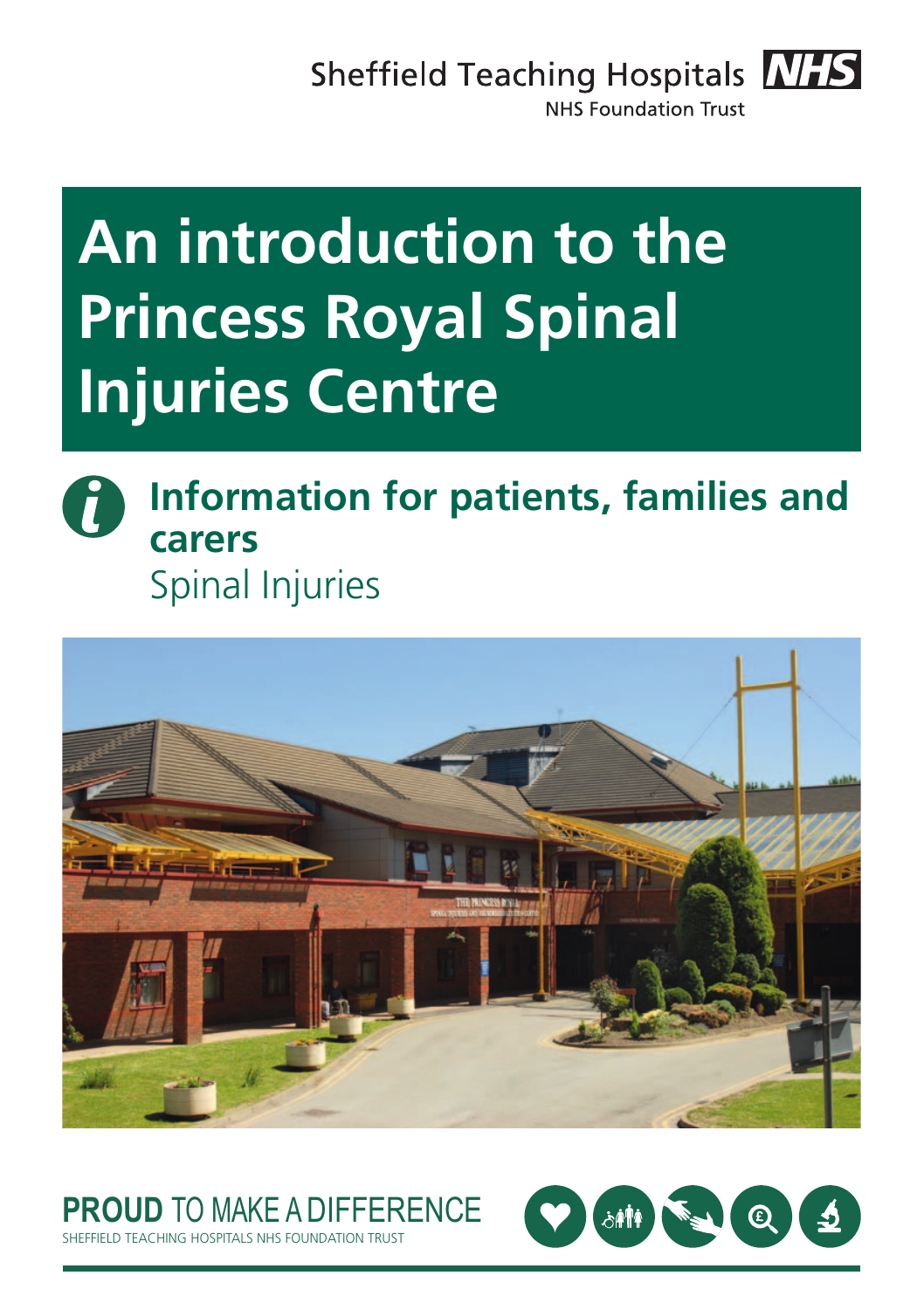## **The Princess Royal Spinal Cord Injuries Centre**

The Princess Royal Spinal Injuries Centre (PRSCIC) is a unit providing comprehensive services for patients with spinal cord injuries, with facilities for acute, rehabilitation and continuing care. The centre is the second largest spinal injuries centre in the United Kingdom, with patients from Yorkshire, North and North-West England, the East and West Midlands and East Anglia,

As well as three wards equipped with 60 beds across 3 wards and an outpatient centre, it has a physiotherapy and occupational therapy unit, hydro pool, assessment flat, sports hall, an operating theatre, urology team, and a radiography suite.

Patients are normally first admitted to Osborn One. This booklet is designed to provide you with the information you need to make your admission and first few days as smooth a process as possible.

The staff on Osborn One are here to help you with your rehabilitation and want to work with you to enable you to become as independent as possible.

We aim to foster a positive environment where you and your relatives feel comfortable and form good relationships with the health professionals caring for you.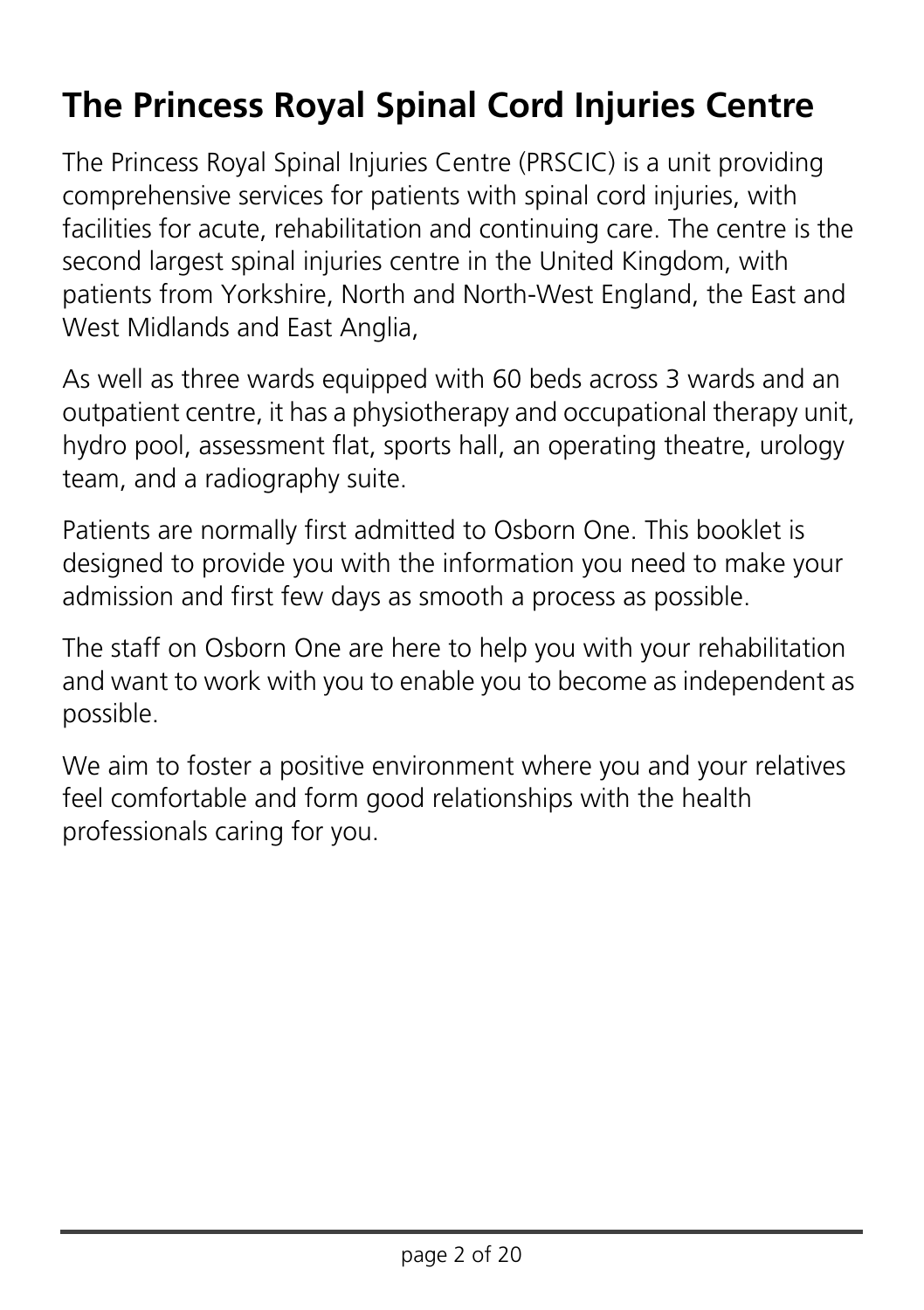## **Staff you may meet on the unit**

| <b>Name</b>        | <b>Position</b>                  | <b>Contact details</b> |
|--------------------|----------------------------------|------------------------|
| Jonathan Rowe      | Ward Manager                     | 0114 271 5609          |
| Michael Hodgkinson | Ward Manager                     | 0114 271 5628          |
| Hansdew Aubeeluck  | Ward Manager                     | 0114 271 5634          |
| Pradeep Thumbikat  | Spinal Injuries Consultant       | 0114 226 6762          |
| Ram Hariharan      | Spinal Injuries Consultant       | 0114 226 6762          |
| Rohit Bhide        | Spinal Injuries Consultant       | 0114 226 6762          |
| Jan Lee            | Spinal Injuries Consultant       | 0114 226 6762          |
| Sheilagh Reid      | Consultant Urological<br>Surgeon | 0114 2715645           |
| Altaf Mangera      | Consultant Urological<br>Surgeon | 0114 2725645           |
| Andrew Beechey     | <b>Clinical Director</b>         | 0114 226 6762          |
| Jayne Scothern     | Matron                           | 0114 271 5652          |
| Claire Trask       | Lead Therapist                   | 0114 271 5674          |
| Marie Watson       | <b>Urology Specialist Nurse</b>  | 0114 226 6823          |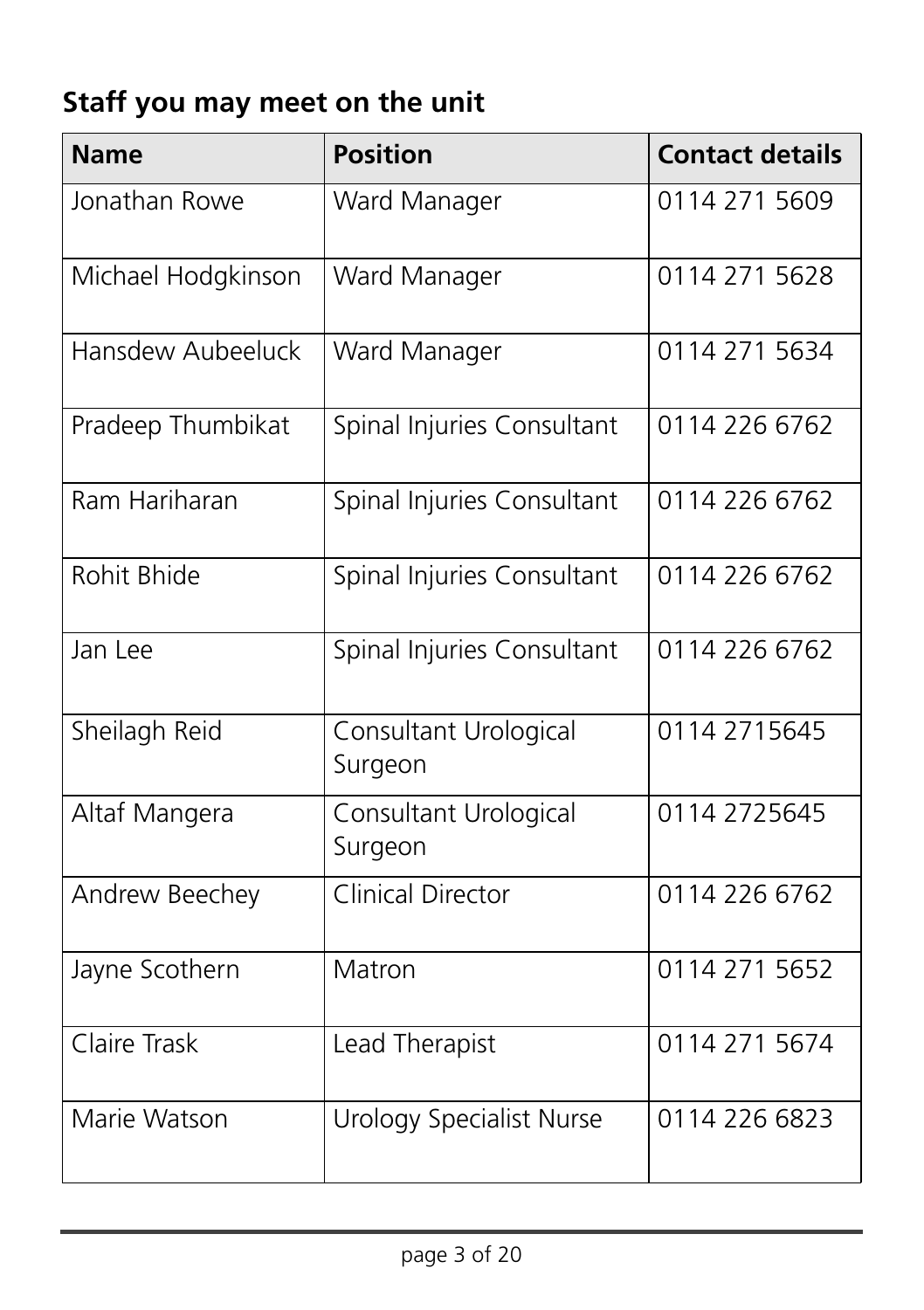#### **How is this centre different from your previous hospital ward?**

Our goal is to help you be as independent as you can be when you return to the community. In rehabilitation, you are an active member of your care team. You and your family help us understand what is most important to you, so together we can prepare you for discharge.

We have a specialised dedicated Multidisciplinary Team (MDT). Alongside the 24/7 care provided by the nursing and medical team, you will receive specialist therapy services and have access to other trust wide specialities as appropriate such as a dietician or speech and language therapist.

You may find recovery physically and emotionally demanding, however to gain the most from your stay with us, we need you to, with the teams support, engage fully with your rehabilitation.

Our team will help you make the most of your recovery. You will work every day with your team to improve your skills and confidence in managing your condition. You will start learning how to care for yourself, either independently or with the support of others and we will guide you through this process, preparing you for discharge.

Osborn One is usually the initial part of your journey towards achieving your individual potential in rehabilitation. It aims to help provide you with the physical, psychological and emotional skills to help you on your way, this will continue throughout your whole stay within the centre. The journey is likely to include you moving onto Osborn Three to continue your rehabilitation, prior to discharge.

Your time within the PRSCIC is just the start of a lifelong rehabilitation journey following your spinal cord injury. Our aim is to maximise your independence during your stay and prepare you for leaving.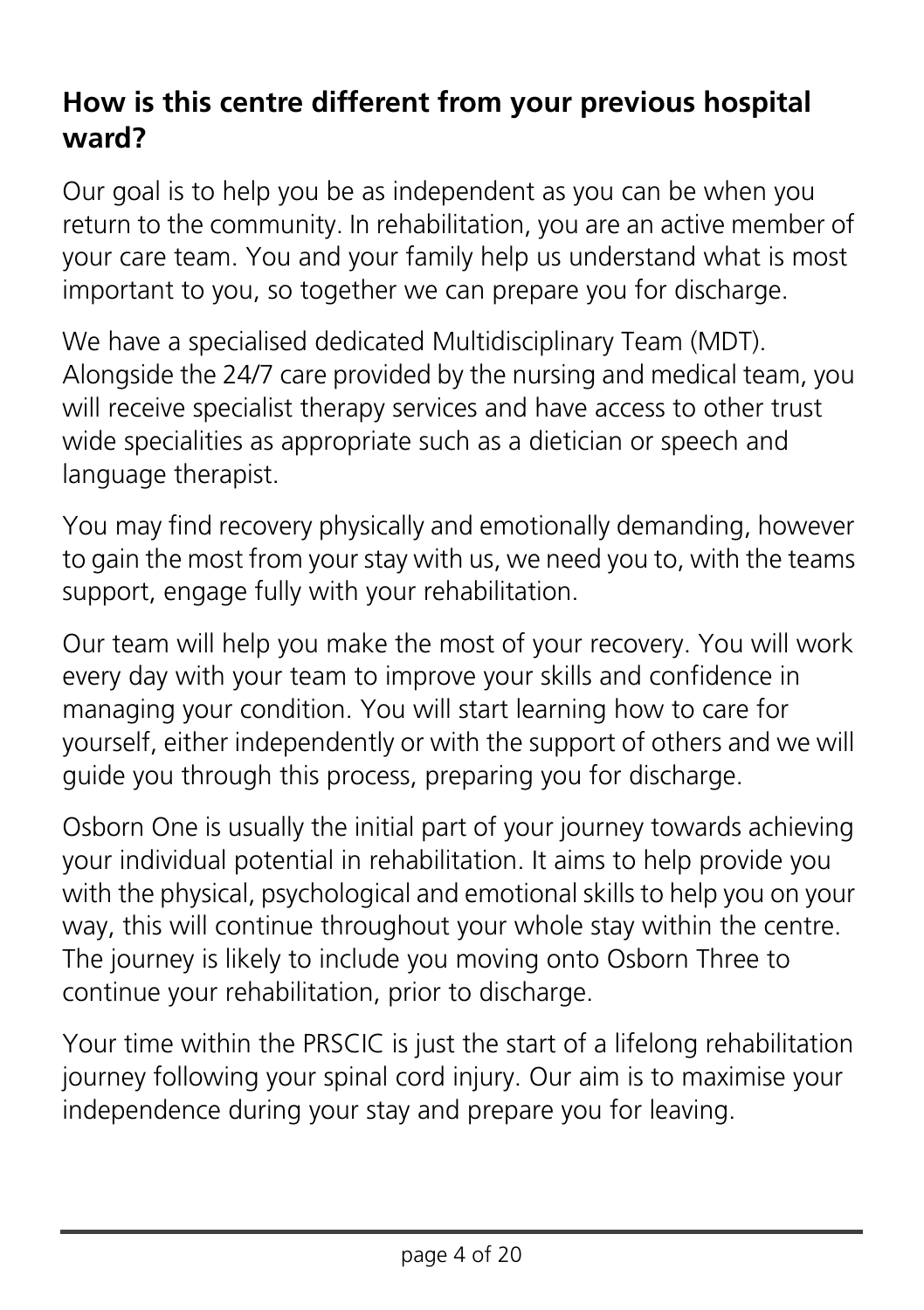## **Roles and responsibilities**

#### **Your role**

- Contribute to goal setting if able
- Co-operate with all members of the rehabilitation team
- Let staff know what is easy and difficult
- Have awareness that all patients have different needs and require different amounts of therapy and care at different stages. Staff will do their best to accommodate the needs of everyone and consideration for other patients is appreciated.

#### **Family and friends' role**

- Support and motivate your relative / friend through their rehabilitation
- Follow guidance from the team regarding appropriate intervention
- Help to transfer the skills learned in therapy to everyday life
- Plan visiting times around timetabled activities or rest periods, respecting hospital visiting times.

#### **Teams' role**

- Set appropriate goals with individual and family
- Provide a supportive environment for rehabilitation
- Treat each person on an individual basis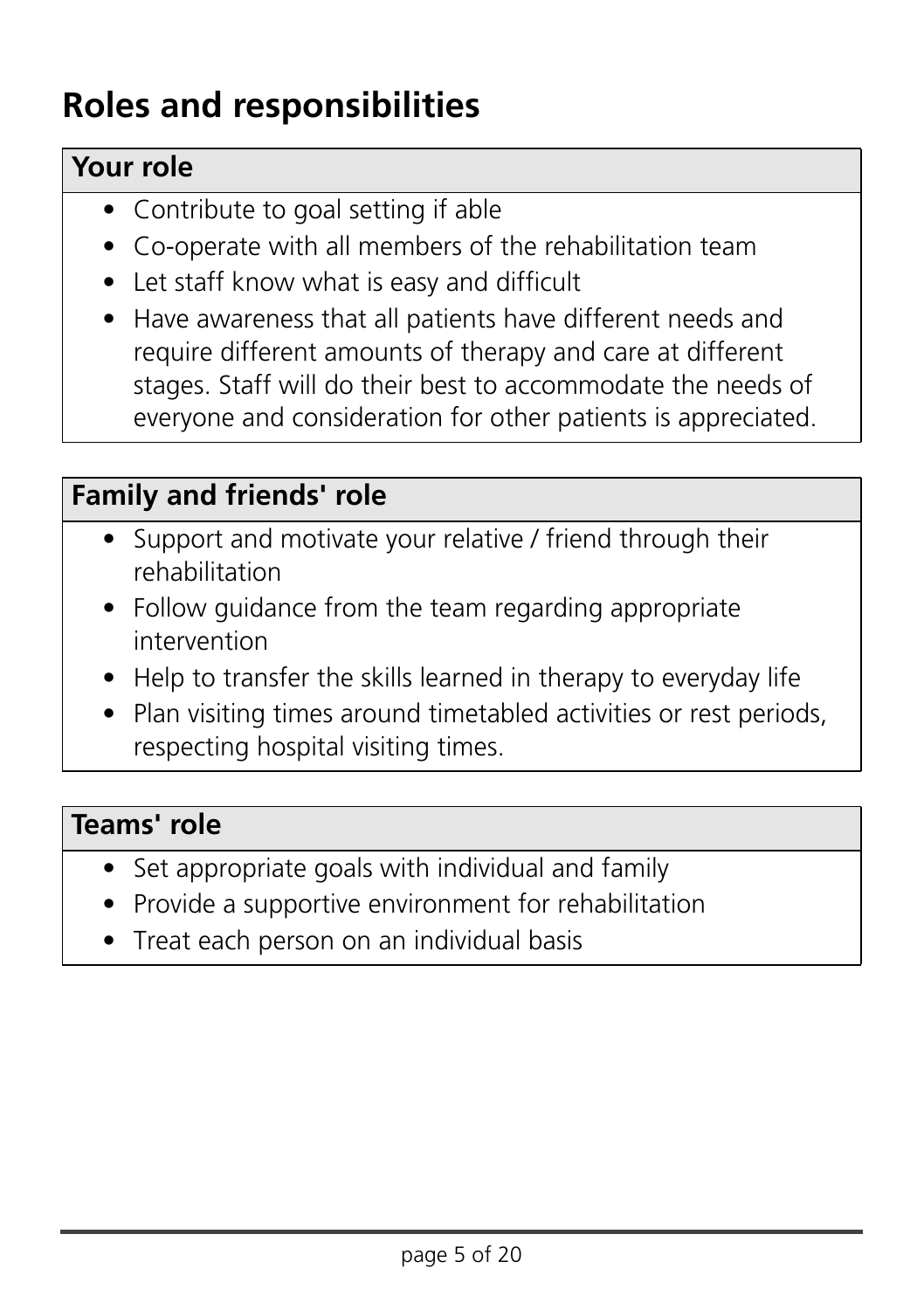#### **Code of behaviour expected from patients**

The Trust has a code of behaviour that applies to all patients and visitors.

Please note that the following behaviours are unacceptable on Trust premises:

- Verbal abuse which prevents staff doing their job or makes them feel unsafe
- Violence to persons or property
- Threatening behaviour
- Threatening or abusive language involving excessive swearing or offensive remarks
- Derogatory racial or sexual remarks
- Offensive sexual gestures or behaviours
- Smoking on Trust grounds or premises
- Shouting, or loud or intrusive conversation
- Criminal activity, such as theft or drug dealing/taking
- Abusing alcohol and drunkenness
- Malicious allegations relating to members of staff, other patients or visitors
- Taking photographic, video or digital images of staff, patients or visitors without gaining consent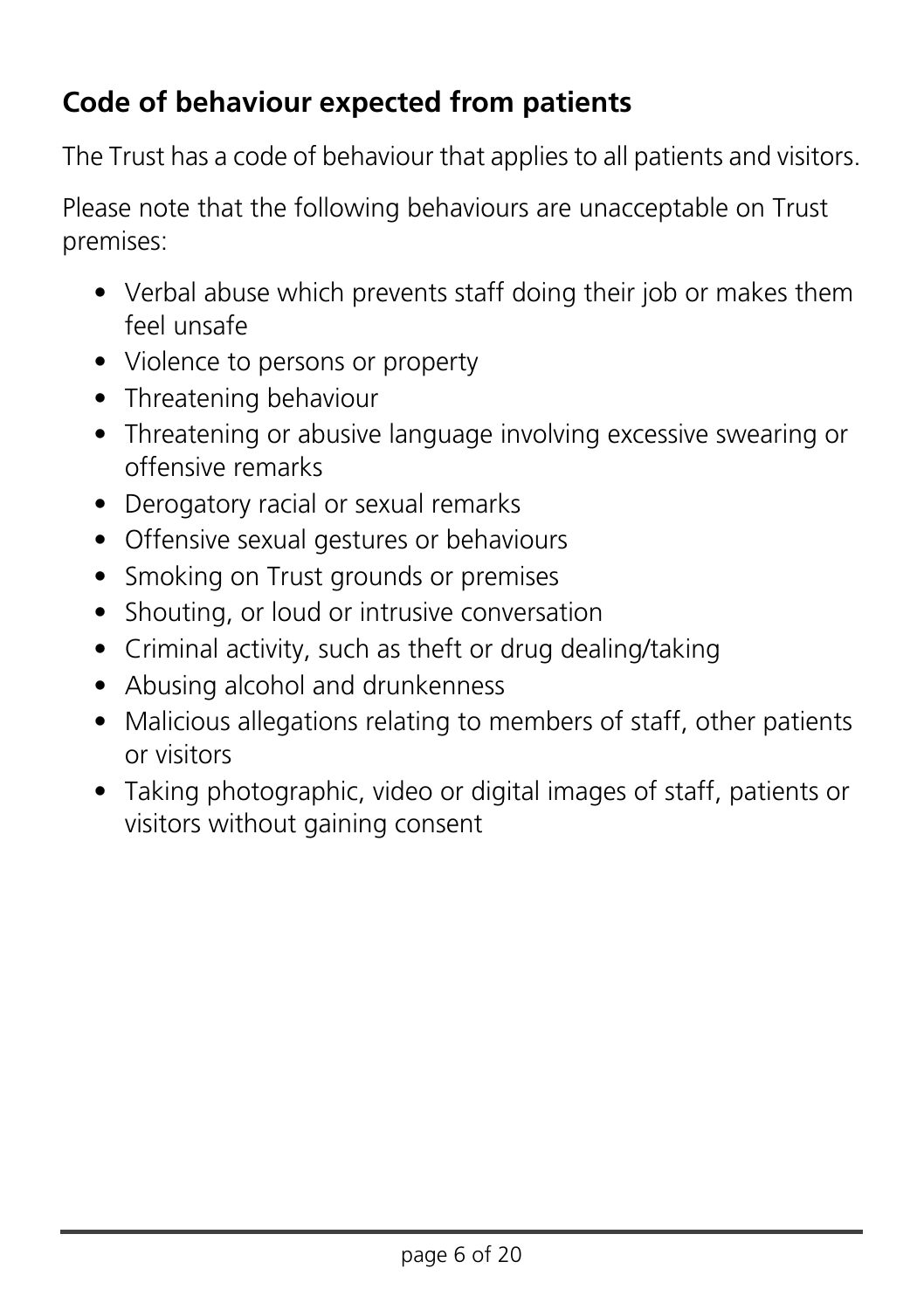#### **Hospital smoke free / drug policy**

Sheffield Teaching Hospitals NHS Foundation Trust became a completely smoke-free zone from 1st October 2018.

Patients and visitors are no longer allowed to smoke anywhere on the premises of the Northern General Hospital and the Royal Hallamshire Hospital (in addition to Jessop Wing, Weston Park Hospital and Charles Clifford Dental Hospital which were already smoke-free sites).

Vaping is permitted in outside areas.

If you have any further smoking related questions please speak to a member of the PRSCIC team.

The use or possession of illegal/non-prescription drugs is strictly prohibited and is a criminal offence. The police will be informed if this occurs.

The consumption of alcohol within the hospital grounds, is strictly prohibited.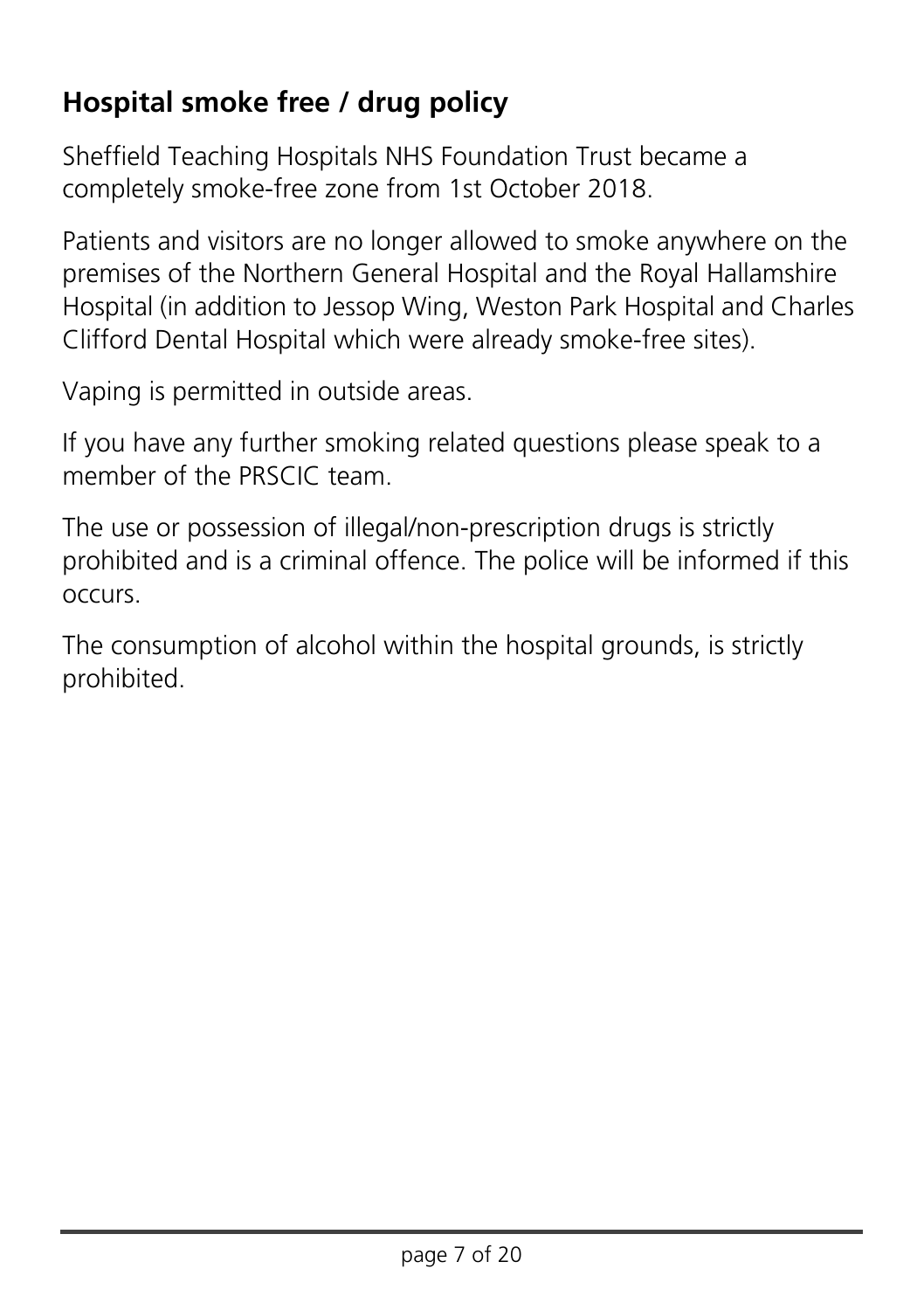## **What to bring in for your stay**

We appreciate you may be many miles from home, may not have frequent visitors and your needs will change depending on your phase of rehabilitation. We hope that you will find the following helpful in thinking about what items will be useful for your stay.

#### **Toiletries**

The ward does have an emergency stock of basic essential toiletries such as tooth brushes, soap and wipes, however, please ensure you have a supply of all the toiletries you require including items such as, shower gel, shampoo, toothpaste, toothbrush, deodorant, razor, hairbrush, hand held mirror etc.

#### **Top Tips**

- Many patients prefer liquid soap or shower gel, even when washing in bed. This is because it dissolves easily and does not require as much rinsing.
- If you have limited hand function, try buying a 'flannel mitt' or ask a friend to sew together 2 sides of a normal large flannel for your hand to fit inside. You may also find flannels and sponges on sticks are helpful in reaching those difficult to reach places.
- We don't advise using talc. It can block your pores, causing skin problems, and it is also very slippery on the floor.
- A hand held mirror with a handle is great for checking those areas which are out of sight.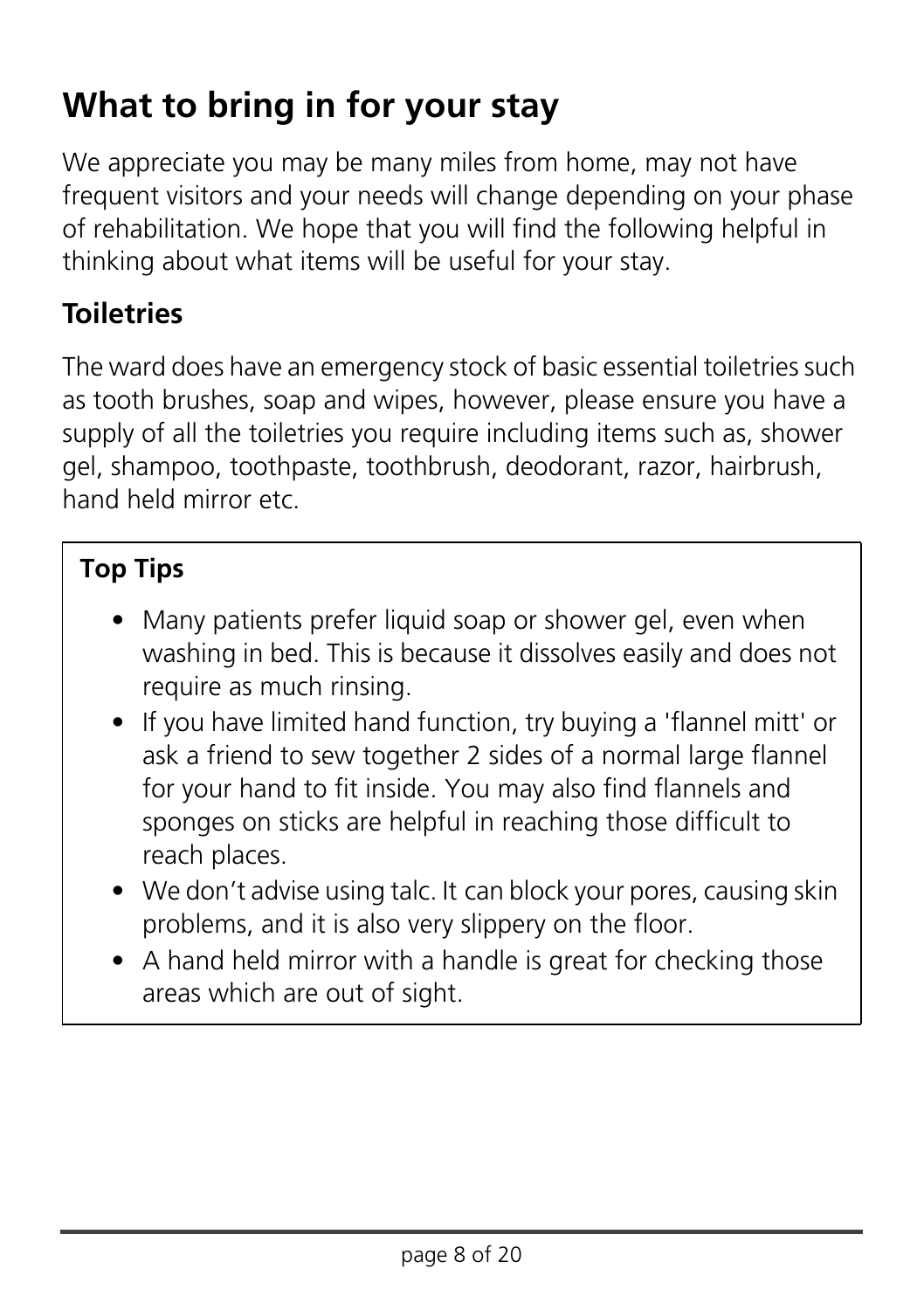### **Clothes**

We want you to maintain your dignity even while on bed rest. The ward does have a limited supply of hospital gowns though we would prefer you to bring your own night wear. Ask your relatives or friends to bring in soft (preferably cotton) loose fitting pyjamas, night dresses or t-shirts for you to wear when you are in bed.

#### **Top Tips**

- Avoid tops with tight necklines and tight sleeves; they are difficult to get on and off.
- Think about buying cheap t-shirts and night clothes which if needed can be cut up the back so your front is covered but you are not lying on creased material. Seams and creases can cause problems for your skin if you are in the same position for any length of time.

#### **Clothes for getting out of bed in**

Once you are sitting / mobilising out of bed, we encourage you to do this in day rather than night clothes, because they maintain your dignity much more effectively and allow you to regain a regular daily routine.

You will need a clean supply of clothes to last you a few days (depending on how regularly you have visitors). If you do need to wash items in-between visits there are washing machines on Osborn Two and Three. Please note that these should not be relied upon and we cannot take any responsibility for clothes that go missing. If you need to use the machines, staff will show you where they are and how to use them (if you are physically able to use them yourself). Where possible we do encourage you to send your clothes home to wash.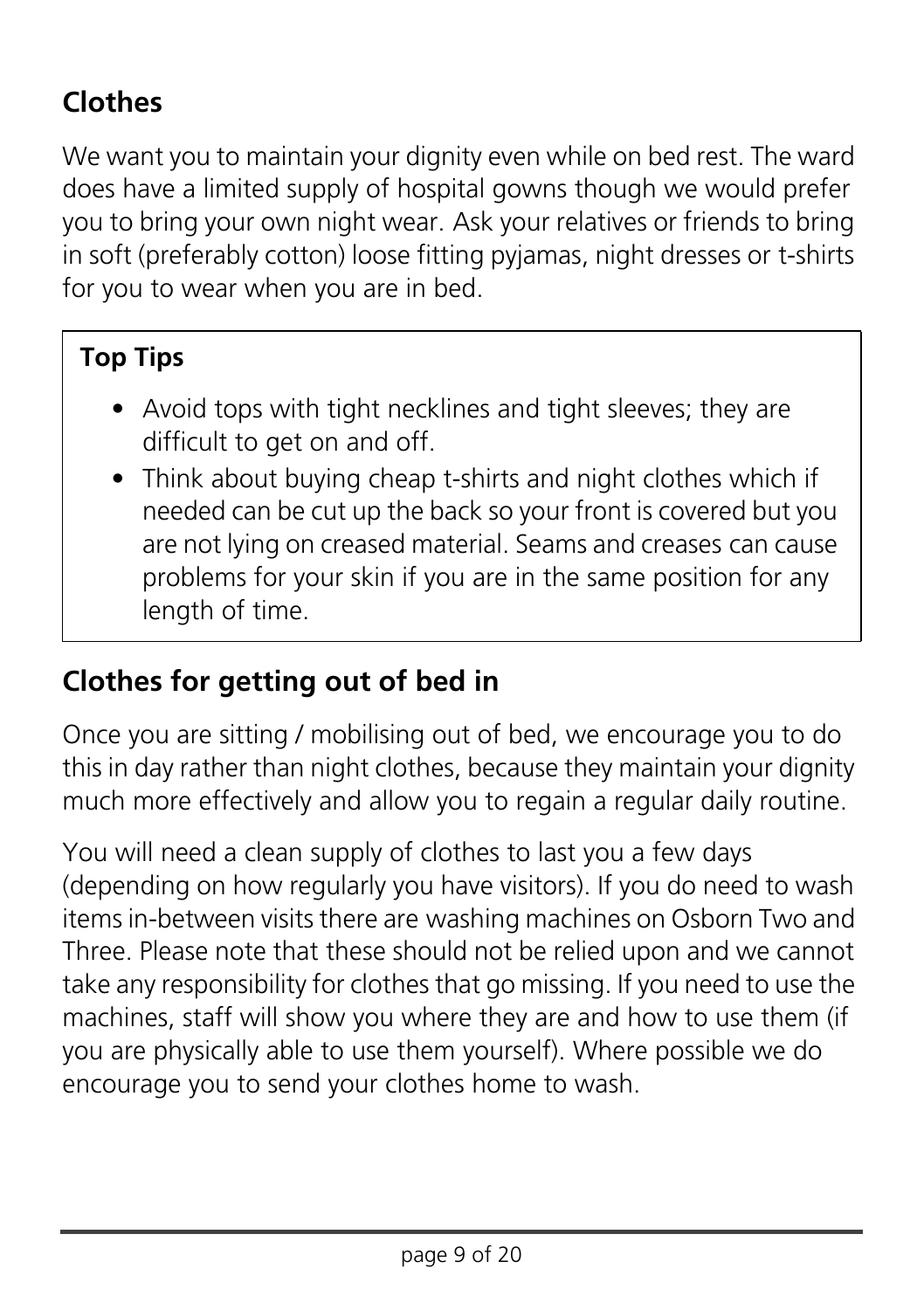Think about all the clothes you need such as:

- Tops (t-shirts, sweat shirts, blouses, jumpers)
- Bottoms (jogging trousers, skirts)
- Underwear (socks, pants, vests)

#### **Top Tips**

Choose clothes made of soft materials, which are loose fitting with easy fastenings. Loose fitting jogging trousers with an elastic waist are ideal to start with.

- Avoid trousers with pockets in the back to protect your skin.
- Ensure underwear is loose fitting and avoid items which have seams which will be sat on.
- Avoid tops with tight necklines or tight sleeves until you are able to put them on and take them off easily.
- If you have one arm / shoulder which is more restricted in movement or painful, put that side in first when putting clothes on, but leave it until last when taking clothes off.
- Label you clothes if you need to use the washing machines.
- Dress practically in the first weeks here to make life easier.

#### **Footwear**

We advise that you have footwear which covers your toes and is non-slip. This is especially important when learning to transfer.

#### **Top Tips**

- Your feet are likely to swell, so avoid tight shoes.
- If buying new shoes choose a size larger than usual.
- Soft trainers are ideal for when you first get out of bed.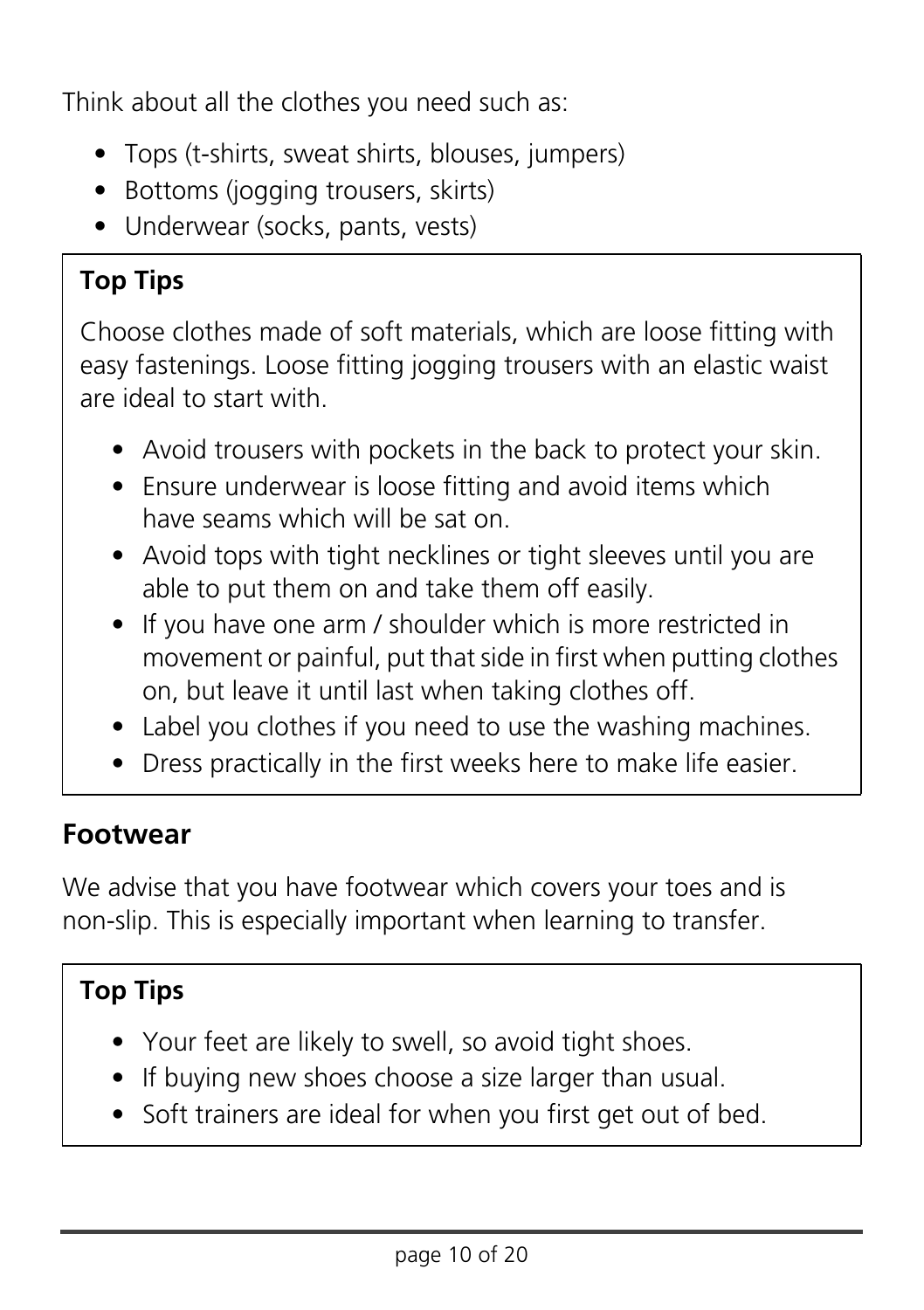#### **Personal belongings / electrical items**

Since you will be staying for a number of weeks, you will understandably want to have some personal possessions with you, such as a mobile phone, music to play, books, etc. You will have a locker beside your bed to store these items in. Please choose what to bring carefully as the hospital ward has limited storage and is open access. Unfortunately, we cannot accept responsibility for any of your personal items which are lost, damaged or stolen.

Any electrical goods that you bring must have moulded plugs and be in good condition. Phone chargers must be the manufactures recommended type.

We recommend you only have a very small amount of cash with you. There is a Cashiers Department within the hospital where money can be held safely, but there is not easy access to this and they issue cheques when returning your money to you.

The centre does have free patient Wi-Fi and you will also have access to a television free of charge. If you are watching the TV after 11:00pm we ask that you wear headphones to be considerate to others who are staying in the centre. We can supply headphones, though please bring your own if you find them more comfortable.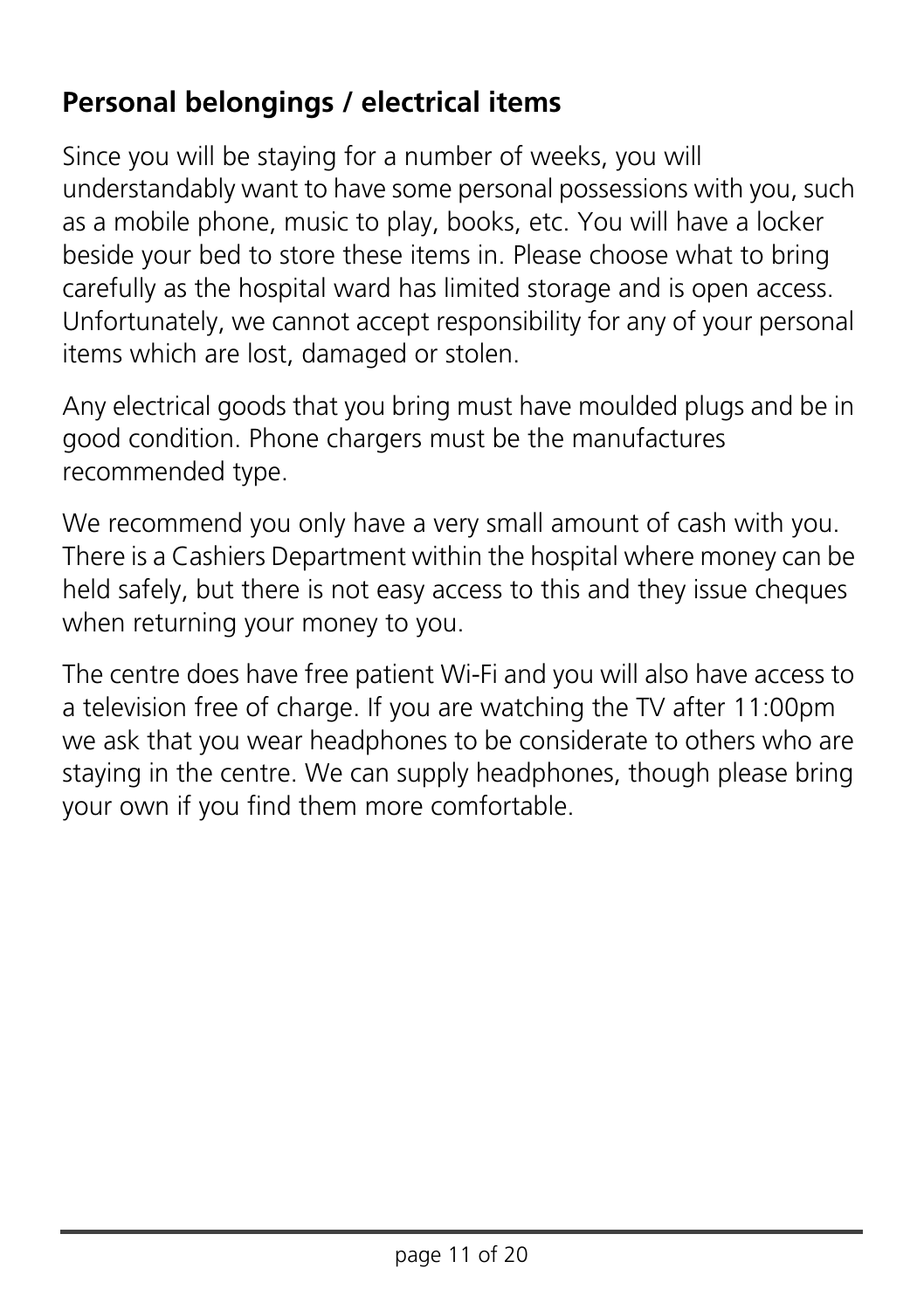#### **Top Tips**

- Check your home contents insurance policy to ensure your personal belongings are covered for loss or accidental damage while you are in hospital.
- Only keep very small amounts of cash with you, for items such as newspapers and other items to buy from the WRVS shop or the newspaper trolley.
- Never leave valuables such as phone, tablet, etc unattended on your table or locker.
- Do not disclose your passwords to anyone.
- Never leave electrical items charging, when you are not at your bed space.
- If you do bring large amounts of money with you, please inform the nursing staff who will arrange for it to be taken over to the Cashiers Department.
- If at all possible avoid keeping any bank cards with you.

#### **Personal belongings on discharge**

It's worth being aware that most ambulance services will only allow 1 bag of personal belongings. So, if you need an ambulance or medicar transport when you are discharged you will need to make sure that your family/friends take as many of your personal belongings home before you leave.

The hospital cannot take responsibility for forwarding or safekeeping your belongings after you have been discharged.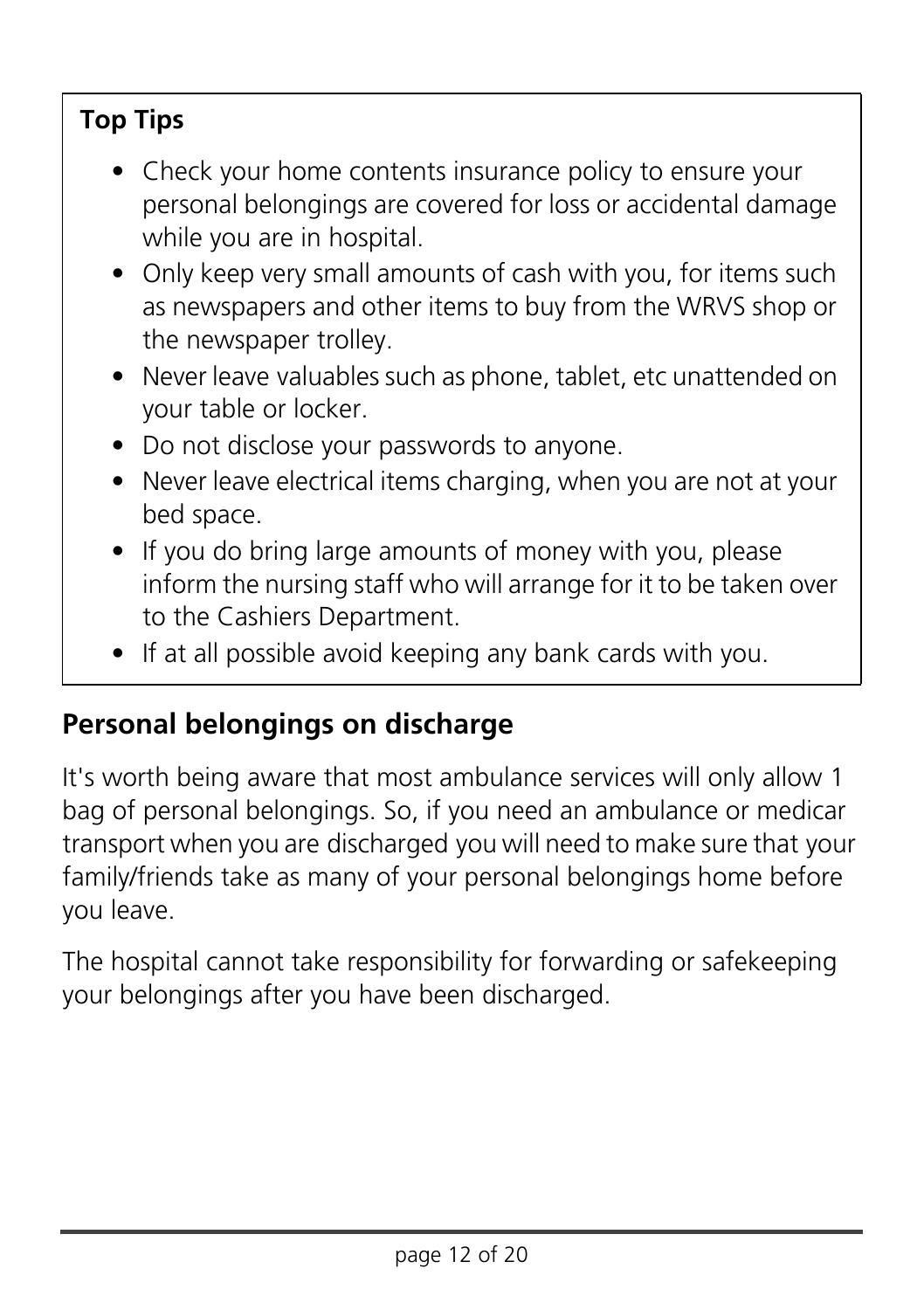## **What can I expect?**

Your first few days may be overwhelming. You will meet many members of your multidisciplinary team who will be involved in your rehabilitation. Your rehabilitation starts from time of admission and is not restricted to your therapy sessions alone.

#### **The first 24 hours**

On arrival you will be met by a member of nursing staff and a number of baseline assessments will be undertaken including:

- Weight and observations
- Swabs
- Skin check. If you have a pressure ulcer, this may be photographed.
- Nursing documentation including next of kin
- Assessment of bladder and bowel management
- You may need your catheter changing to a larger size. This will be discussed with you if required.

You will meet a member of the medical team who will assess you and review your medical history. This will include:

- Full physical examination and neurological assessment
- Reviewing scans and arranging for any further investigations
- Reviewing your current medication
- Discussing with the senior medical team any specific issues they may want further advice on.

You will be reviewed by a senior member of the medical team, usually a consultant within 48 hours. The doctors work in two medical teams and there will often be extensive cross cover between members of each team. You will have a named consultant who will oversee your rehabilitation journey. The consultant will advise you on your current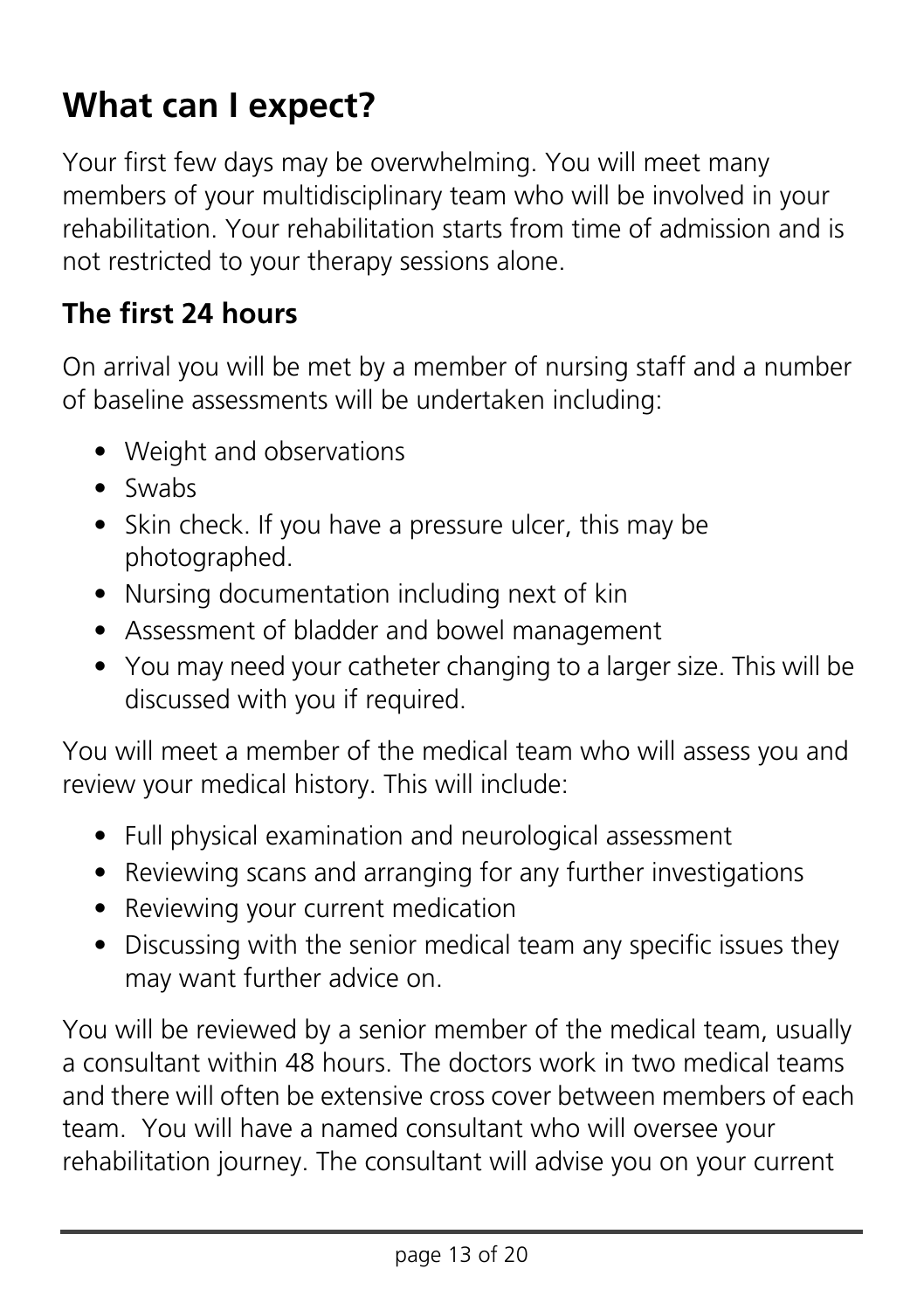medical condition, management plans and on your expected long term outcome including the likelihood of recovery.

Even if you have been getting out of bed at your previous hospital it should be noted that you may need to be on monitored flat bed rest. This is important:

- to ensure your spinal column is stable
- to prevent any skin condition getting worse

#### **The first 48 hours**

You will be assessed by an Occupational Therapist and Physiotherapist within the first 48 hours of admission.

The Occupational Therapist will:

- complete an initial assessment to gather information about your home and personal circumstances
- discuss a referral to your Community Equipment and Adaptations Team for allocation of a Community OT to assess your home environment. Your Community OT is based in the Social Services department.

Your Physiotherapist will:

- complete an initial assessment of joint range, tone, muscle power and sensation and carry out initial treatments whilst you are on bed rest
- assess you for upper limb management, such as splinting, bracing, casting and management of swelling if your upper limbs have been affected
- provide chest care if your breathing has been compromised

You will be seen by or referred to the other members of the multidisciplinary team such as a speech and language therapist (SALT), pharmacist, psychologist and dietician if appropriate.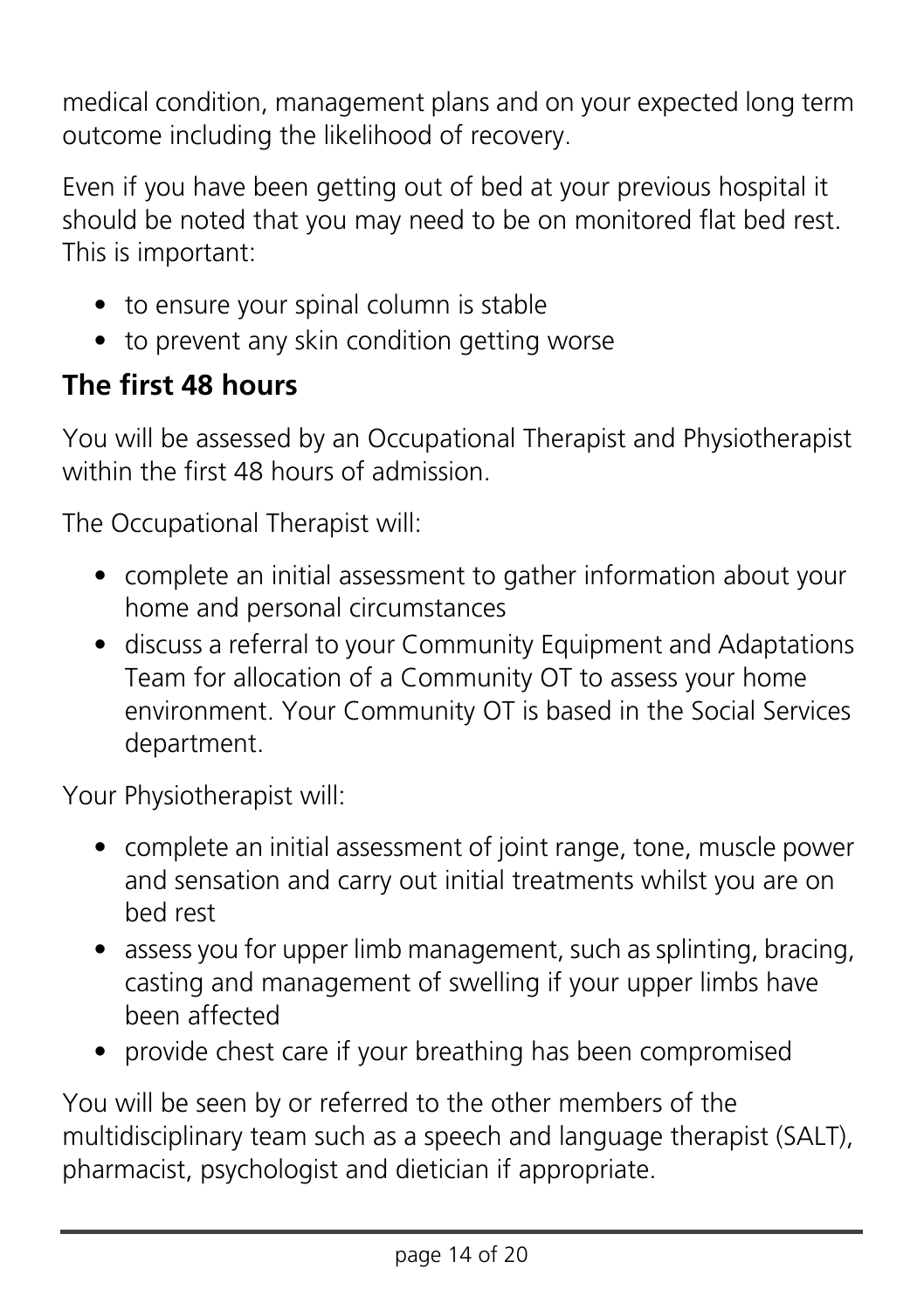#### **Beyond 48 hours**

Rehabilitation takes place 24 hours a day, 7 days a week. Outside of your therapy sessions, the specialised nursing team will support you in developing your independence e.g. continue to assess and educate you on your bladder, bowel and skin condition.

Once your team is happy for you to start mobilising, a member of the therapy team will assess and measure you for an appropriate wheelchair to allow you to get around the ward and building.

The nursing team will initially transfer you out of bed via a hoist until your therapist has assessed you for an appropriate transfer technique. You will then be encouraged to gradually increase the time you spend sat out of bed.

Once you are mobilising for 4 hours, you will be provided with a therapy programme and start attending sessions in the Therapy Department. You are expected to attend all therapy sessions allocated unless you are unwell or have other appointments.

You will be reviewed weekly in an MDT ward round, this is an opportunity to discuss your management and progress. There is also a shorter ward round during the week. If medical advice is needed outside these times, medical cover is available 24 hours as necessary.

Discharge planning will start straight away to enable a timely and smooth discharge. This may include an access visit at your property.

Following an MDT discussion you will be provided with a letter detailing your discharge date approximately 2-3 weeks after admission. A discharge coordinator will have an initial discussion with you at this time.

Your allocated discharge coordinator will keep you updated about your discharge process.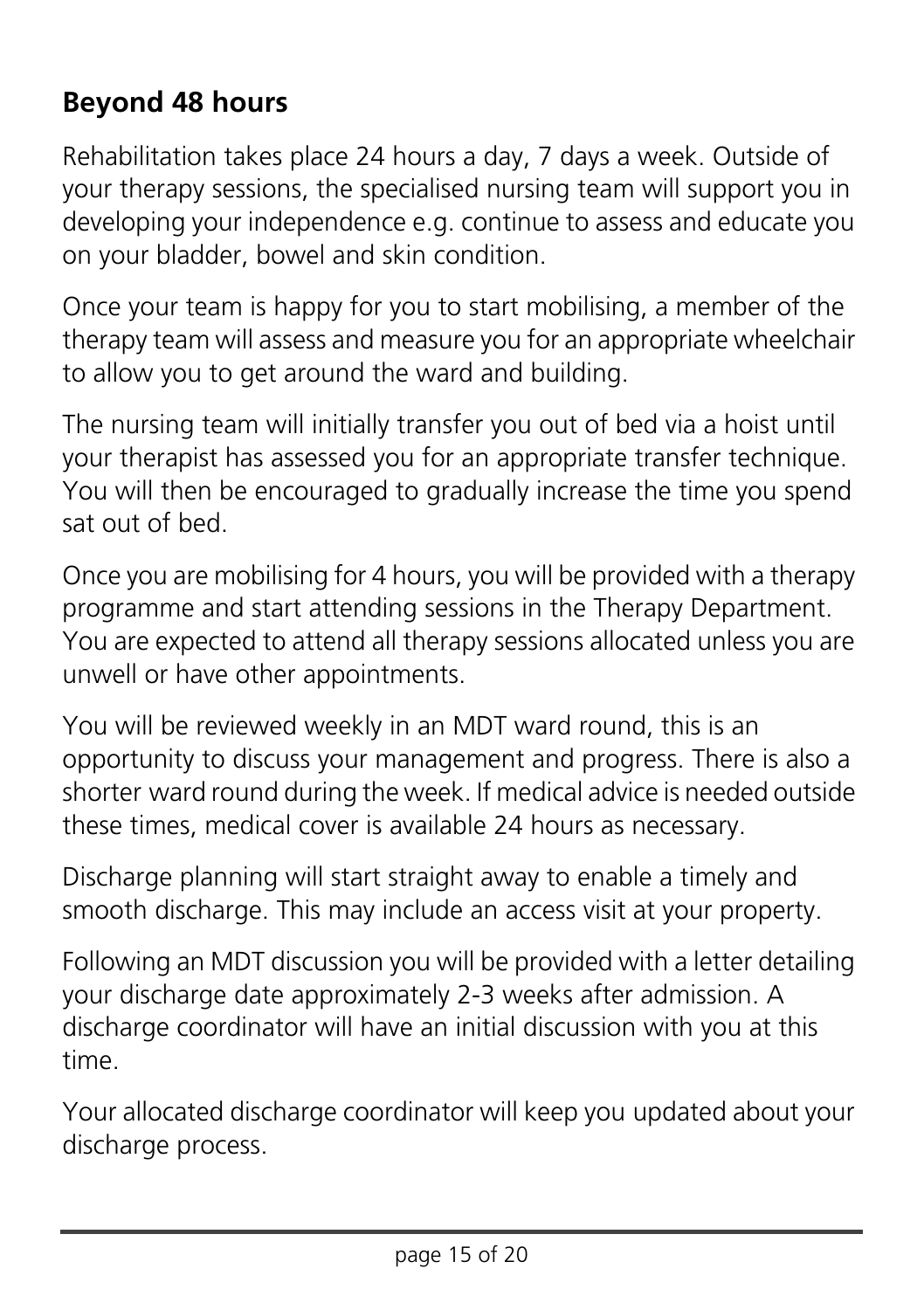A multidisciplinary meeting will be arranged for you and your family in the early stages of your admission to provide the opportunity to discuss prognosis, goal planning and discharge planning.

A member of the team will arrange this for you.

#### **What happens after Osborn One?**

Patients are usually transferred to Osborn Three to continue with rehabilitation and discharge planning. Occasionally patients are discharged from Osborn One to their discharge destination.

If you are to be transferred to Osborn Three, you will be informed of this in advance. Sometimes there are occasions where patients are admitted directly onto Osborn Three.

This will depend upon bed availability, your circumstance and the needs of all rehabilitating patients. This will be discussed with you.

Information about other organisations on site can be found in the *'Peer support, services and activities for inpatients'* booklet <http://publicdocuments.sth.nhs.uk/pil4244.pdf>

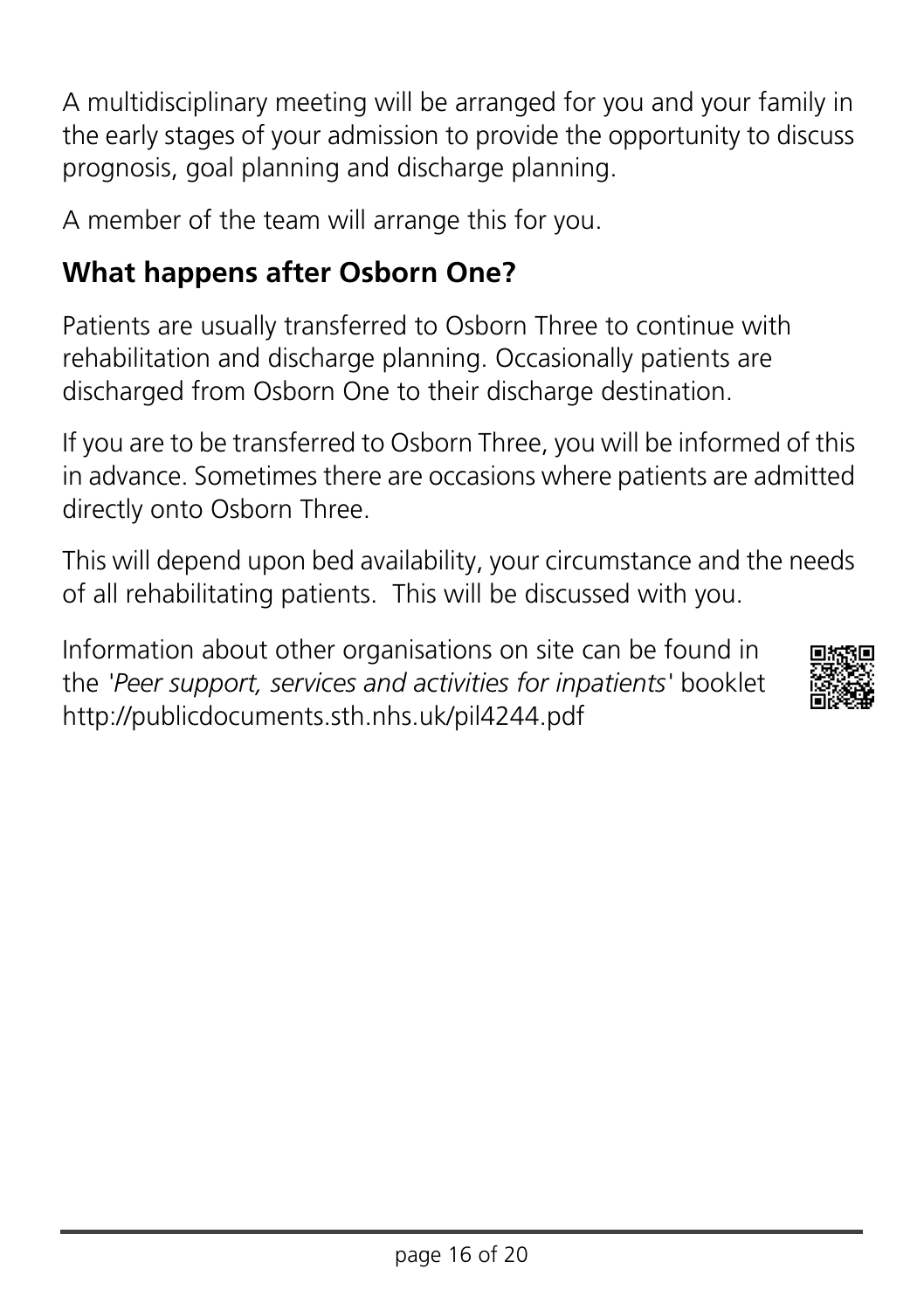## **Additional support**

It is to be expected that you will have lots of questions beyond the scope of this booklet. If you are on an orthopaedic or general ward the staff there may have the knowledge to answer some of these whilst others may be best answered by specialist staff which may come and visit you.

There are also a number of organisations available to support you through this time of adjustment.

We can arrange for a volunteer who has had a spinal cord injury to come and visit you if you feel this would be helpful.

#### **Useful websites**

There are also a number of websites with lots of information:

Princess Royal Spinal Injuries Centre

#### • **http://www.sth.nhs.uk/services/a-z-of-services?id=277**

Spinal Injuries Association:

• **www.spinal.co.uk**

Aspire:

• **www.aspire.org.uk** 

Back Up:

• **www.backuptrust.org.uk**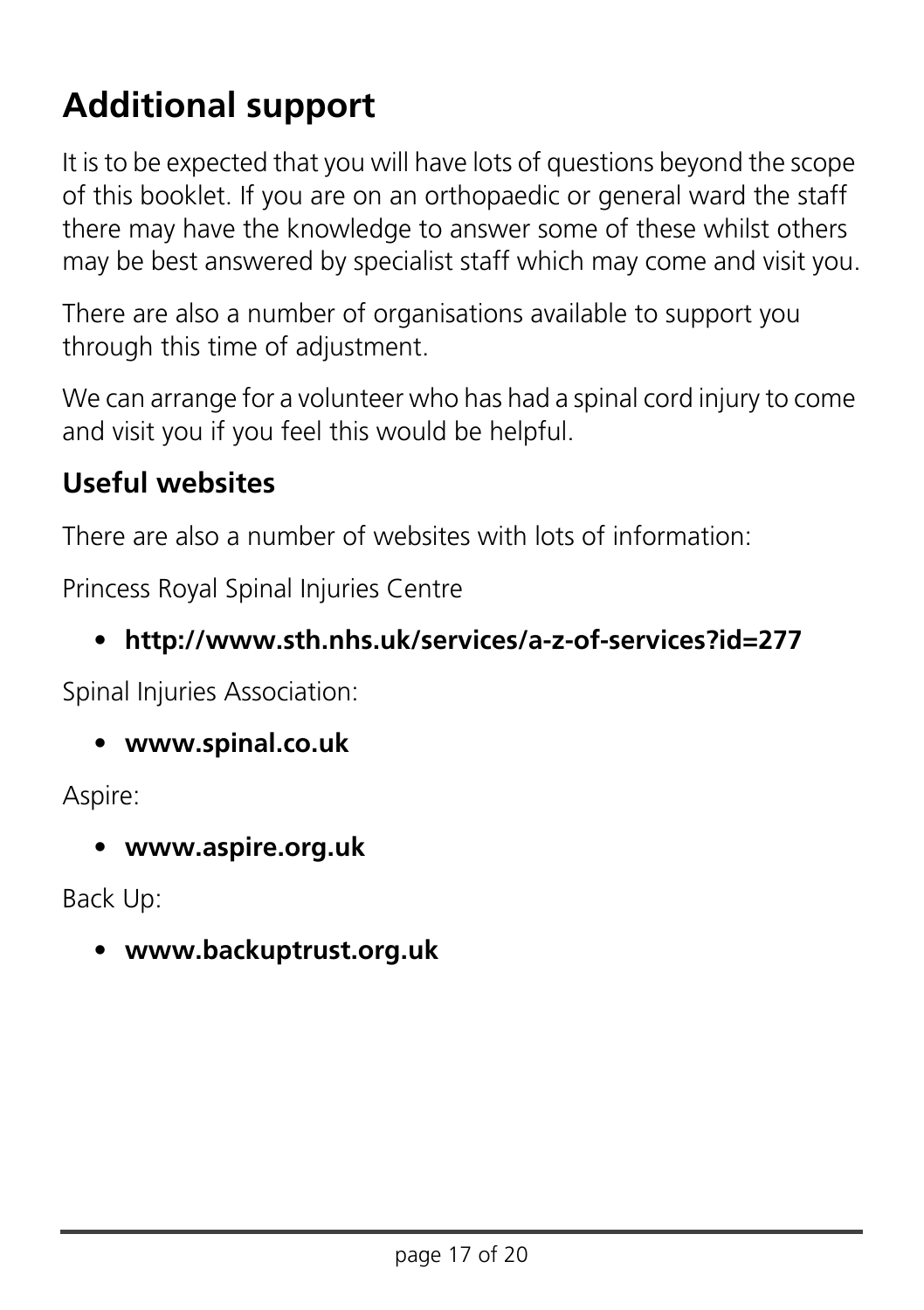## **Information for visitors**

#### **How to get here**

#### **By public transport**

The Northern General Hospital is on the north side of the city about three miles from the city centre and is served by several bus routes.

A hospital travel guide is available from Travel South Yorkshire on their website<https://www.travelsouthyorkshire.com/Hospitals/> or can be obtained by calling Traveline on **01709 51 51 51**.

#### **By car**

The hospital can be accessed from both Barnsley Road (A6135) and Herries Road (A6102). If you are using Satnav the postcode for the hospital (Herries Road) is **S5 7AT**.

Current parking charges are available onsite and on our website [https://www.sth.nhs.uk/our-hospitals/northern-general-hospital/car-par](https://www.sth.nhs.uk/our-hospitals/northern-general-hospital/car-parking) [king](https://www.sth.nhs.uk/our-hospitals/northern-general-hospital/car-parking).

Please be aware that Parking Charge Notices are in operation within the hospital grounds. This is to ensure that ambulances and other emergency services have free access to the hospital at all times. To avoid being issued with a Parking Charge Notice please make sure that your car is parked in a designated parking space.

#### **Courtesy bus**

Once here, the Northern General Hospital site is serviced by a Courtesy Bus, which is provided jointly by the Trust and the League of Friends.

This free of charge service is designed to help anyone visiting the site with getting around the hospital grounds. The service is fully accessible to disabled travellers. Please ask the driver if you require help getting on the bus.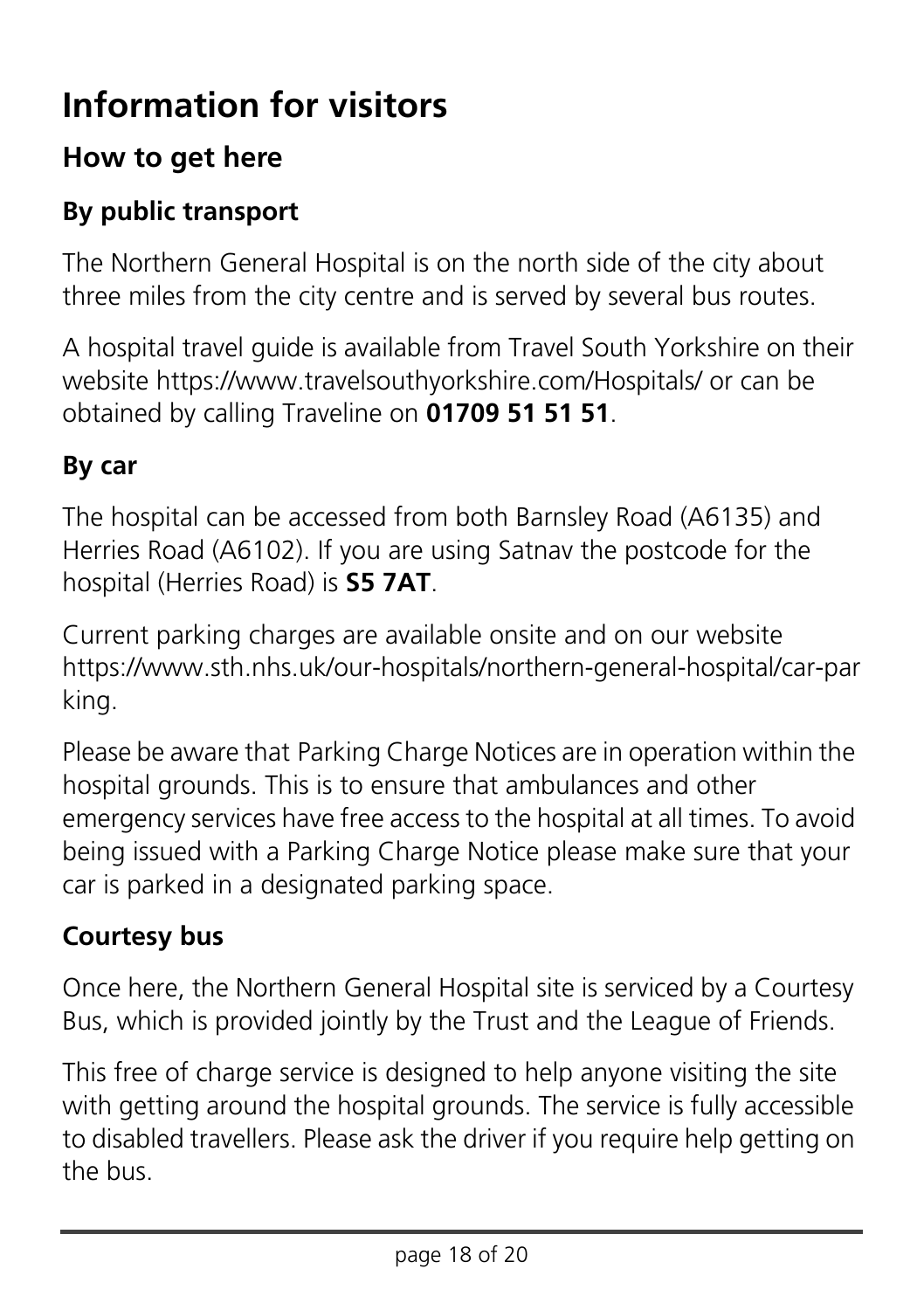The electric Courtesy Bus operates to a dedicated timetable and stops at a number of key points around the site.

Please contact **0114 271 4701** for more information.

#### **Onsite accommodation**

The PRSCIC has a limited number of rooms with basic amenities available to visitors.

Priority is offered to relatives of patients with acute injuries and those receiving carer training. Please note that there is a charge for this service.

To book or check availability please speak with a member of staff.